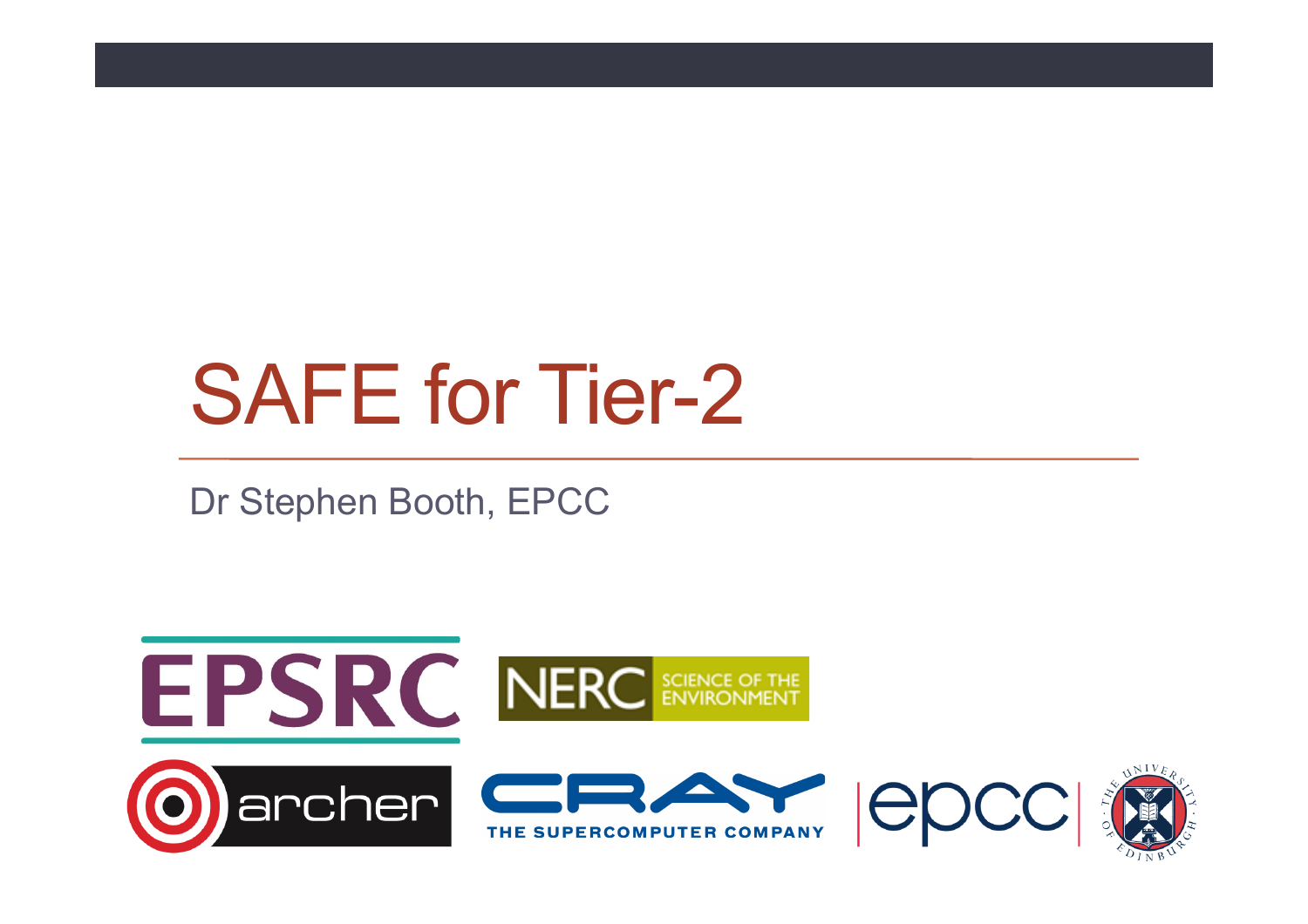## What is SAFE

- SAFE is a web application for managing HPC services
	- Used for
		- ARCHER: EPSRC/NERC National HPC Service
		- DIRAC: STFC Distributed collaboration, shared with local users
		- EPCC: local HPC and Data services
	- Multiple independent services can be managed through a single SAFE instance
		- Different feature sets and policies configured for each service
	- Under active development within EPCC
		- Large range of policies and features already supported
		- We can also add new features where needed



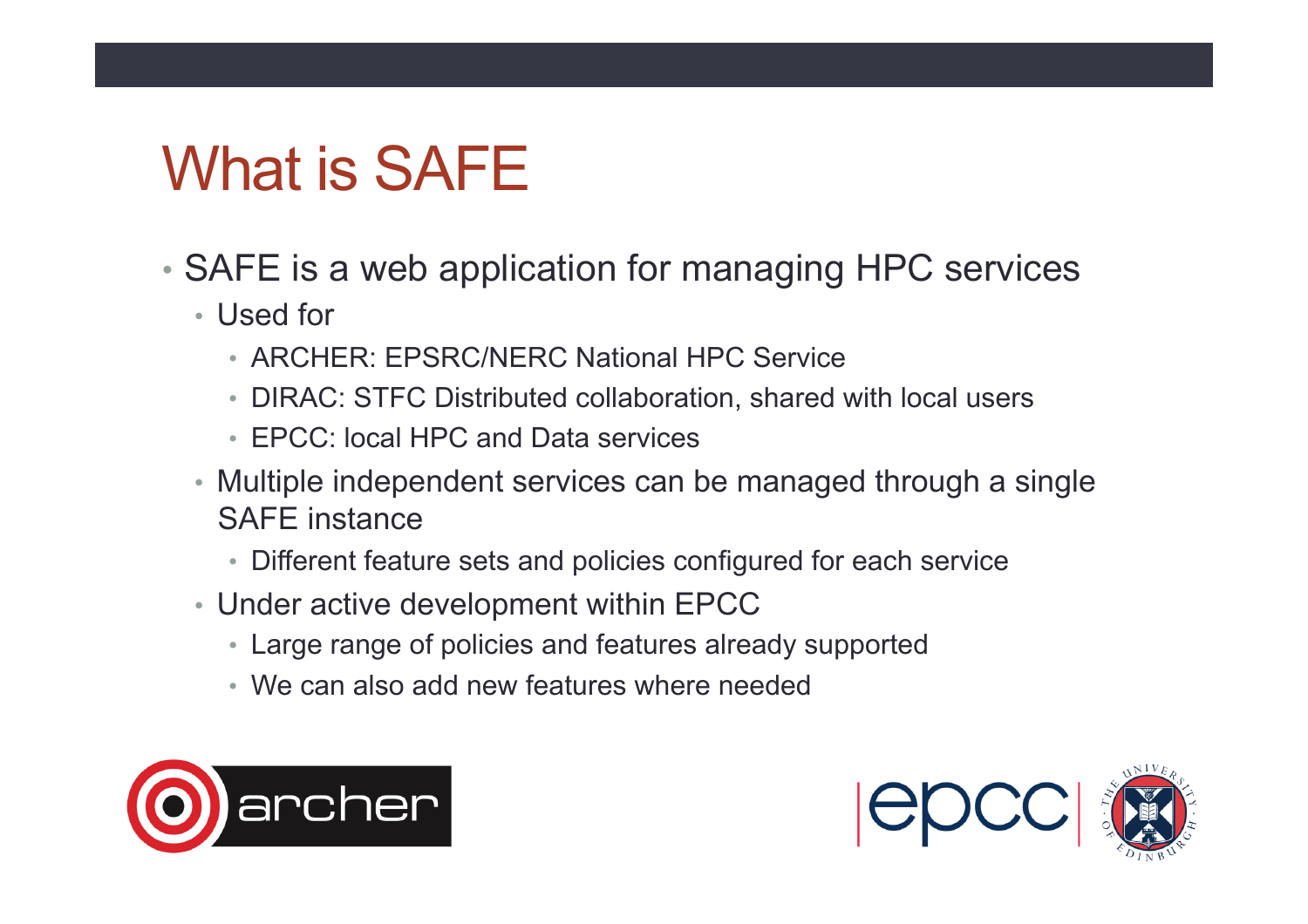#### User registration

- Users Self-Register with the SAFE
	- Captures user details
	- Verifies Email address
	- Can capture additional identities
		- ssh-key
		- Certificate
		- Shibboleth
		- Moonshot (under development)
	- Once registered, users can apply for accounts in a project



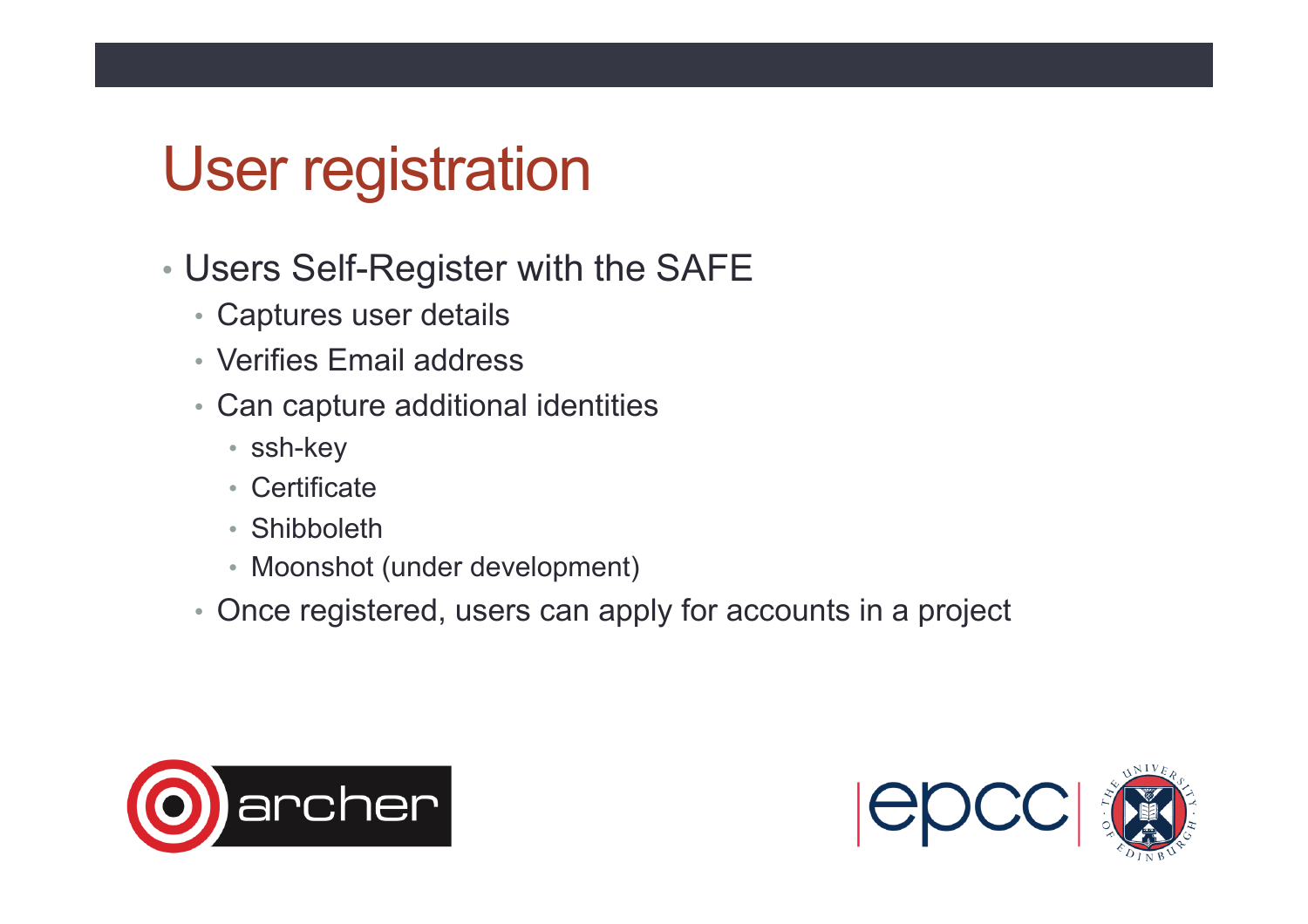#### Reporting and accounting

- Flexible report generation engine
- Usage data can be uploaded to the SAFE for report generation
	- Don't require a fixed upload format
	- Different formats supported via plug-in parsers/policies
		- Many existing parsers, easy to write new ones
			- PBS, SGE, LSF, …
		- Not limited to batch system data.
	- Reports can access any data in the SAFE
		- Usage by institution, subject area, etc.



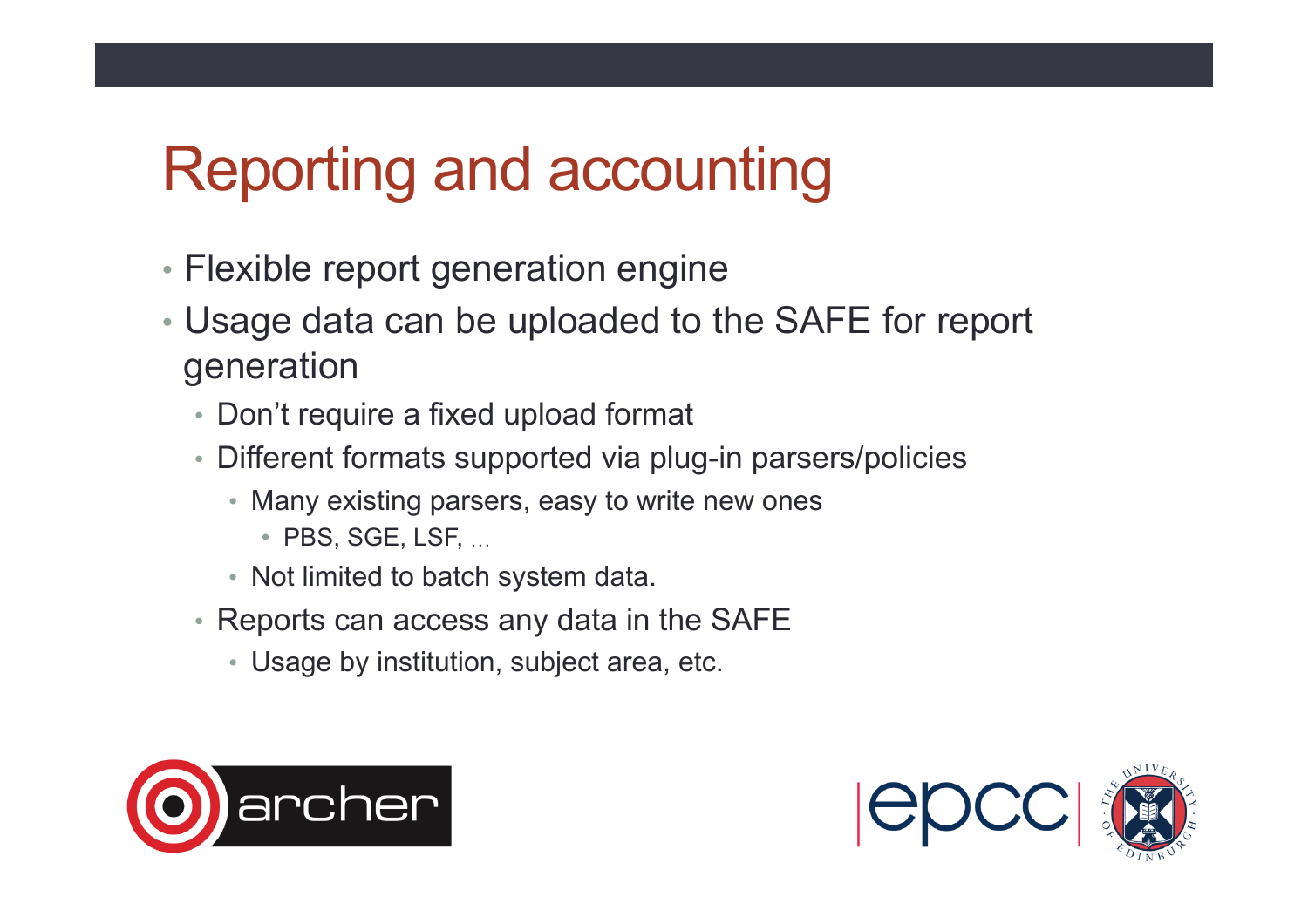## Self service

- Users: can provide self-service operations for common user requests
	- New account requests, password resets, access to packages, etc.
- Project management: can provide self-service operations to allow managers to manage their project resources
	- Manage CPU budgets and access within a project
	- User/group quotas and group membership
	- Accept/reject membership requests
- Resource management devolved to project managers as self-service operations



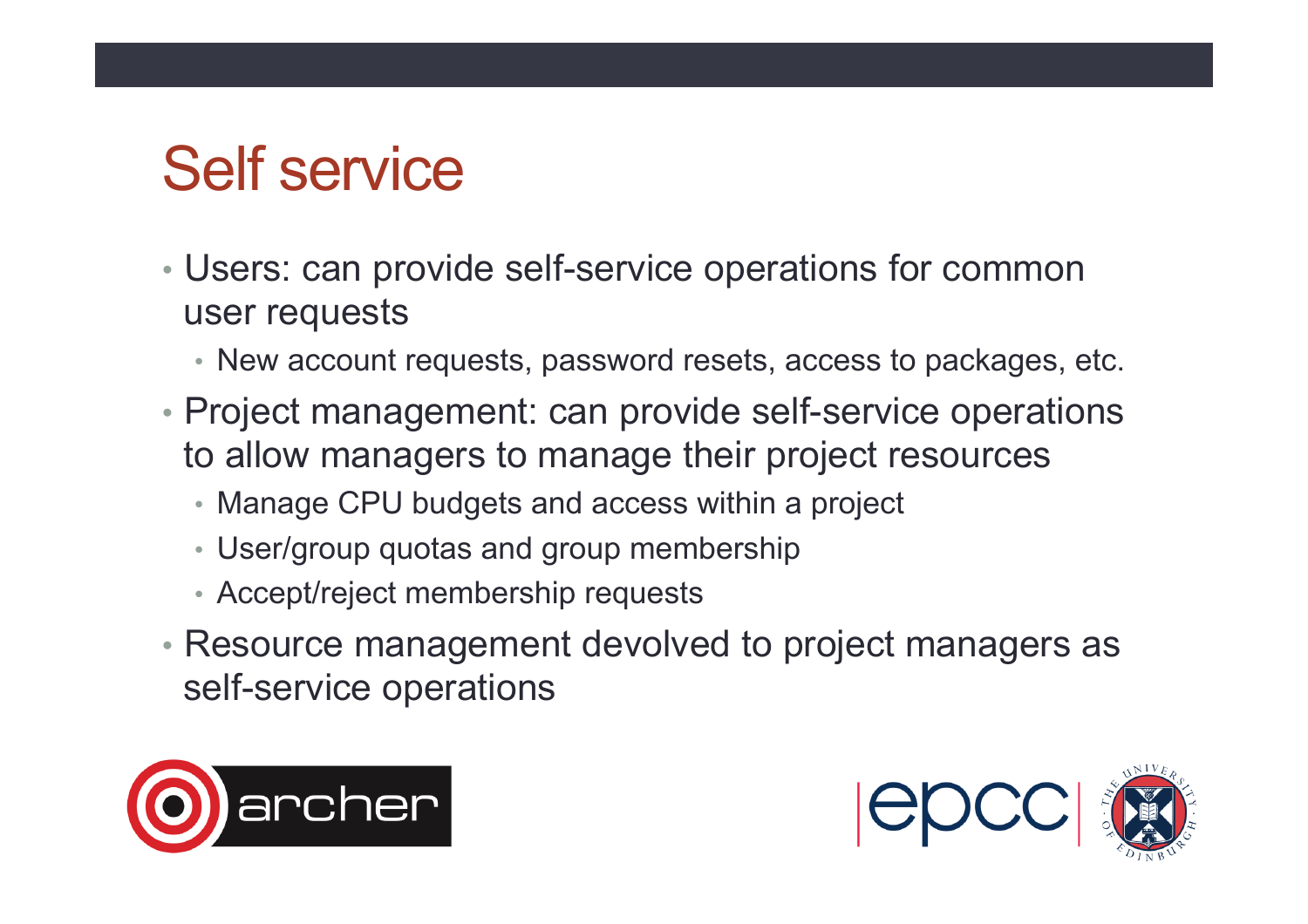#### Aims for Tier-2

- Make it easy for users to move between Tiers
- Make it easy for projects to move between Tiers
- Support EPSRC in managing the program
	- Cross-program Reporting
	- Applications and allocations
- Provide added value to service operators
	- Flexible rather than prescriptive
	- Co-exist with local constraints



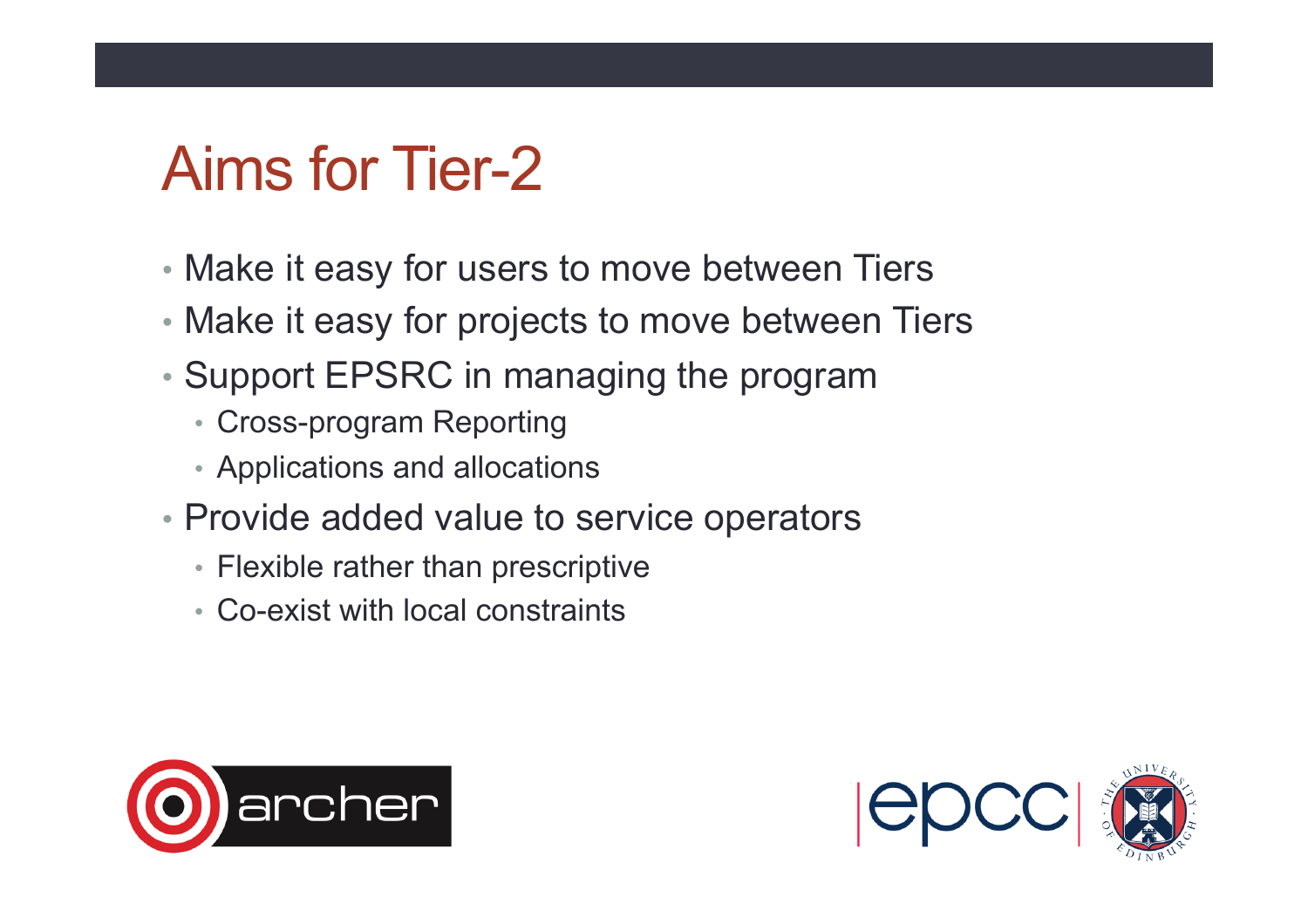## Current plan

- Currently plan to use a single SAFE instance for Tier-1 and Tier-2
	- All information available in a single place
	- Single login for users to view all accounts
	- Easy for existing projects to move between tiers
- May choose to have distinct views for Tier-2 but underlying infrastructure (and Database) will be common



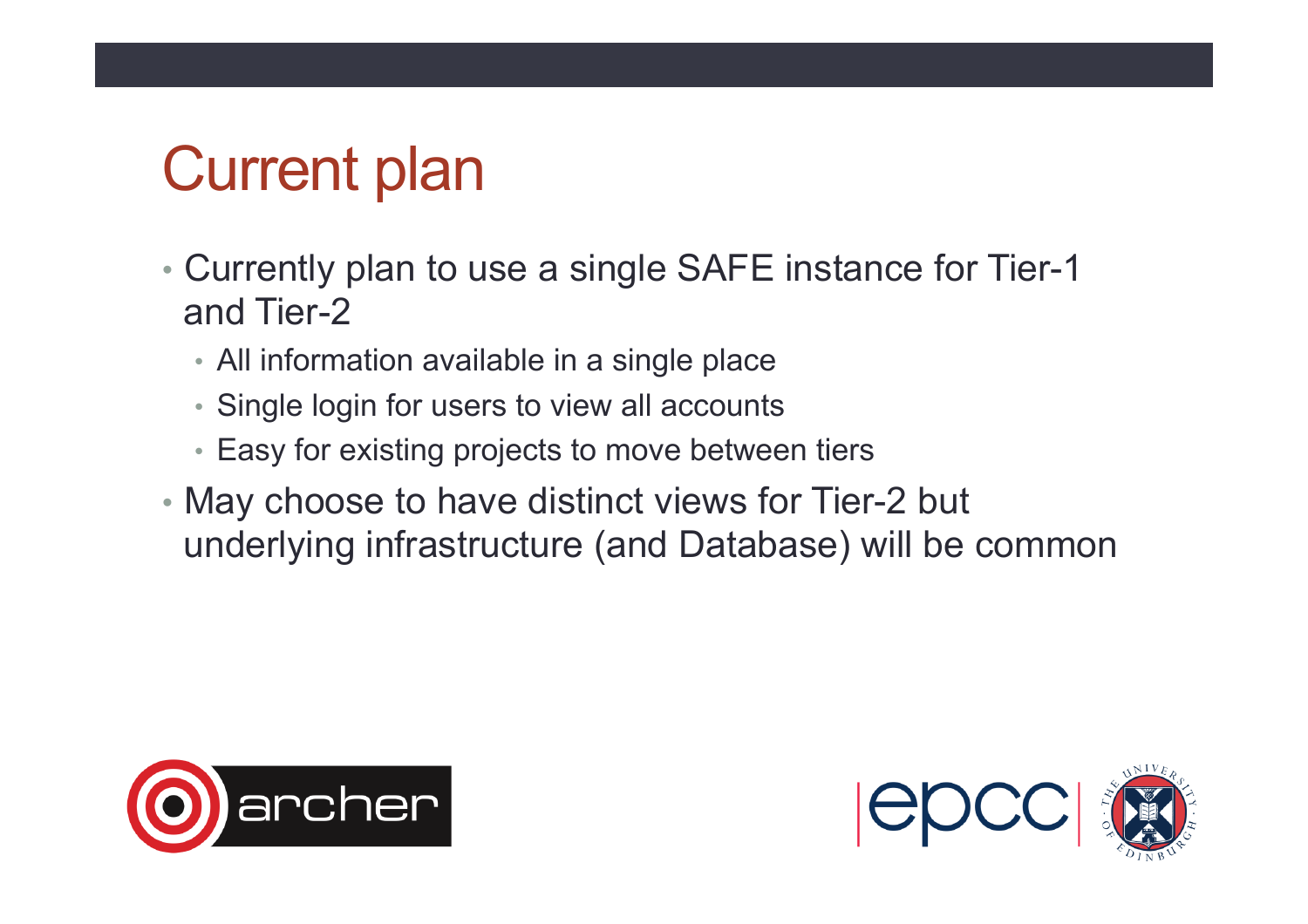### Service integration

- Can support several levels of integration between SAFE and services
	- Lightweight integration
		- Minimal requirements on service operators
		- Greatest flexibility
		- Lowest level of SAFE features available
	- Full integration
		- Highest level of SAFE features
		- Slightly more prescriptive
		- More requirements on service operators
- If you want more details, please come along to SAFE discussion group, or just ask!